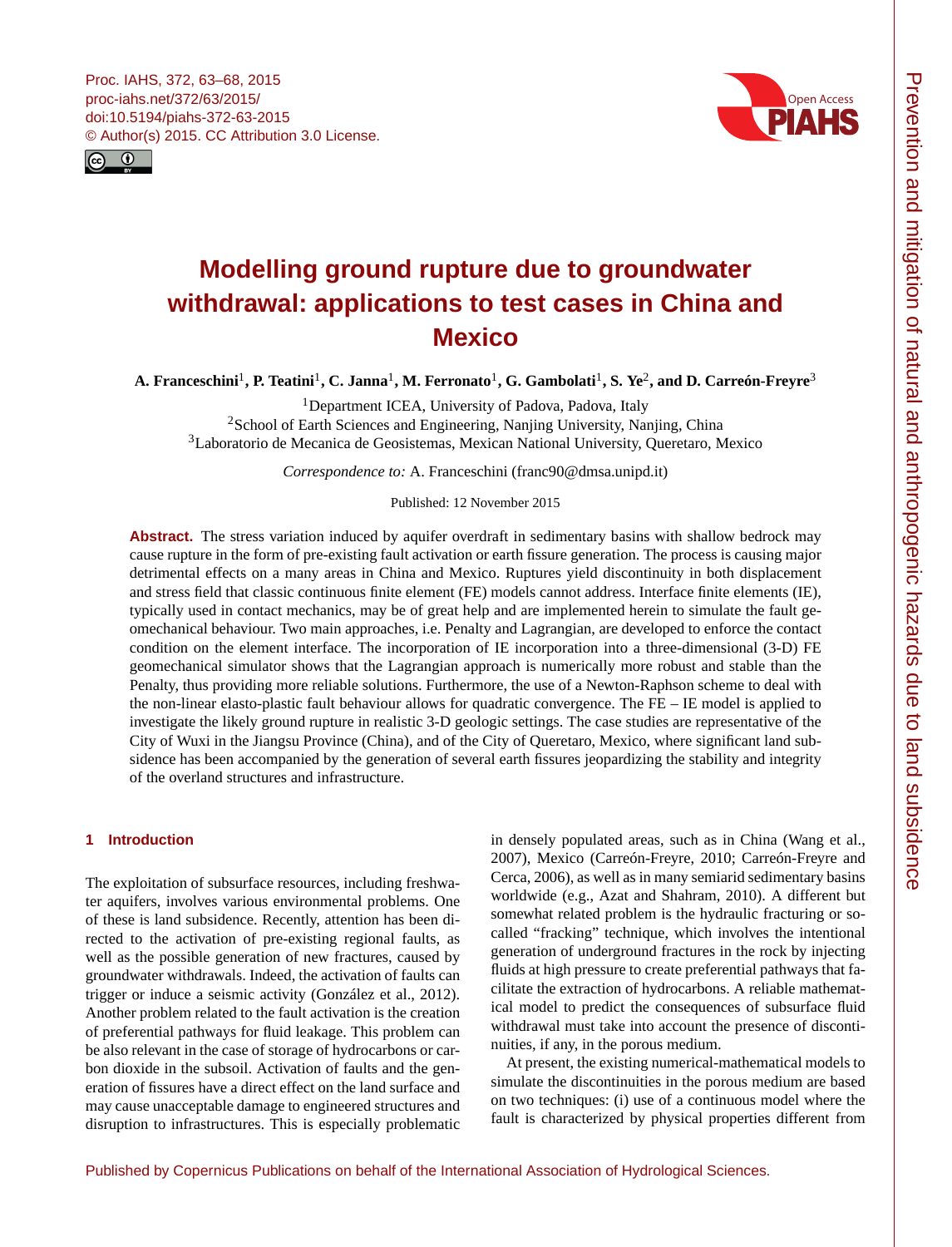those of the hosting medium (Rutqvist et al., 2007); (ii) introduction of a discontinuity surface, which behaves as an internal boundary and can be present or absent depending on the stress state. At a numerical level, in the context of the Finite Element Method, the first approach implies a finer discretization of the neighbourhood of the fault, substantially to simulate a layer of different material, while the second requires the introduction of Interface Finite Elements. The first method is simpler, as it involves no real discontinuities, but the difficulties and limitations rest on the proper characterization of a continuous medium that simulates a discontinuity. With Interface Finite Elements (Goodman et al., 1968; Ferronato et al., 2008), there are two approaches to prescribe the necessary mechanical-geometric constraint conditions, that are the non-penetration of solid bodies and the stress state consistent with some failure criterion, e.g., Mohr-Coulomb (Labuz et al., 2012). The first method, referred to as penalty (Bathe, 2006), consists of the introduction of very stiff springs between the faces of the rupture, which impose the condition of non-penetration until they break from overcoming a stress limit. From a mathematical point of view, this method is not exact, because the elastic springs have displacements for any non-zero stress value, while, in nature, in case of a closed fracture the relative displacements are exactly zero. Furthermore, numerically, this method causes a strong ill-conditioning of the stiffness matrix (Ferronato et al., 2012), because of the introduction of the penalty coefficients. However, mainly for the ease of implementation, this approach is widely used. Alternatively the constraint conditions can be imposed by using Lagrange multipliers (Bathe, 2006; Simo et al., 2000), namely in an analytically exact way. The Lagrange multipliers, which physically represent the contact stresses, are additional unknowns, so that the problem is numerically more complex. The increase of the computational cost however, is offset by a more robust convergence in all non-linear steps and a more stable numerical behaviour.

With a Lagrange approach, it is of paramount importance, in case of a rupture sliding, to account for the relative orientation of the shear stress vector with respect to the relative displacement. As the Mohr-Coulomb failure criterion is planar, there is no information on three-dimensionality. A way to compute such an orientation is based on an application of the criterion of "Maximum Plastic Dissipation" (Wriggers, 2006), which uniquely provides the direction of the shear stress as a function of the relative displacement so as to maximize the friction work. By implementing this criterion in the derivation of the variational formulation, we get a numerical scheme that converges quadratically.

#### **2 Numerical modelling of fault mechanics**

A ground rupture is a discontinuity in a porous medium, whose behaviour is governed by the combination of stress

**Table 1.** Geomechanical properties used for the two test cases. E: Young modulus; ν: Poisson's ratio; e: void ratio.

| City                  | Material | $E$ (MPa) | ν    | e    |
|-----------------------|----------|-----------|------|------|
| <b>Oueretaro City</b> | Sand     | 15        | 0.25 | 0.78 |
|                       | Clay     | 15        | 0.25 | 0.78 |
|                       | Rock     | 4900      | 0.25 | 0.78 |
| Wuxi                  | Sand     | 12        | 0.30 | 0.77 |
|                       | Clay     | 8         | 0.30 | 0.77 |
|                       | Rock     | 1200      | 0.30 | 0.77 |
|                       |          |           |      |      |

and geometry of the close surroundings. To model such behaviour, we choose a failure criterion that prescribes the rupture activation. The shear stress limit  $\tau_L$  is given by (Labuz et al., 2012):

$$
\tau_{\rm L} = c - \sigma_{\rm n} \tan \phi \tag{1}
$$

where c is the cohesion and  $\sigma_n$  the normal stress acting on the fault, taken to be negative in compression. Equation (1) defines the modulus but not the direction of the limit shear stress. According to the criterion of "Maximum Plastic Dissipation", the maximization of the friction work  $W_f = \tau_L^T u_r$ , with  $u_r$  the relative tangential sliding and  $\tau_L$  the limit shear stress, yields:

$$
\tau_{\rm L} = \tau_{\rm L} \frac{u_{\rm r}}{\|u_{\rm r}\|_2} \tag{2}
$$

Notice that boldface characters denote vectors. In case of a fault opening, i.e.  $\sigma_n > 0$ , the two sides of the rupture become completely free to move with no loading.

To attain equilibrium, the minimization of the functional representing the total potential energy produces the principle of virtual work:

$$
\delta \Pi = \delta W_{i} - \delta W_{e} \tag{3}
$$

where the internal virtual work reads  $\delta W_i = \int$ Ω  $\delta \boldsymbol{\varepsilon}^T \hat{\boldsymbol{\sigma}} dV$ , with  $\hat{\sigma}$  the total stress, and the external virtual work is  $\delta W_e =$  $\Omega$  $\delta u^T b dV + \int \delta u^T t dS$ , with b and t the volume and surface  $\delta\Omega$ forces, respectively. The contribution provided by the work of the discontinuity must be added to Eq. (3). The total rupture area is denoted by  $\Gamma$ , while the sliding portion, where Eqs. (1) and (2) hold, is indicated with  $\overline{\Gamma}$ . If opened, the rupture is an unloaded boundary with no contributions to the virtual work. Otherwise, the virtual work  $\delta W_f$  reads:

$$
\delta W_{\rm f} = \int\limits_{\Gamma \backslash \overline{\Gamma}} \delta \mathbf{u}^T \mathbf{\lambda} \mathrm{d}S + \int\limits_{\Gamma \backslash \overline{\Gamma}} \delta \mathbf{\lambda}^T \mathbf{u} \mathrm{d}S + \int\limits_{\overline{\Gamma}} \delta \mathbf{u}_{\rm r}^T \boldsymbol{\tau}_{\rm L} \mathrm{d}S \tag{4}
$$

As long as the discontinuity is close, both stresses and displacements are independent variables and can have virtual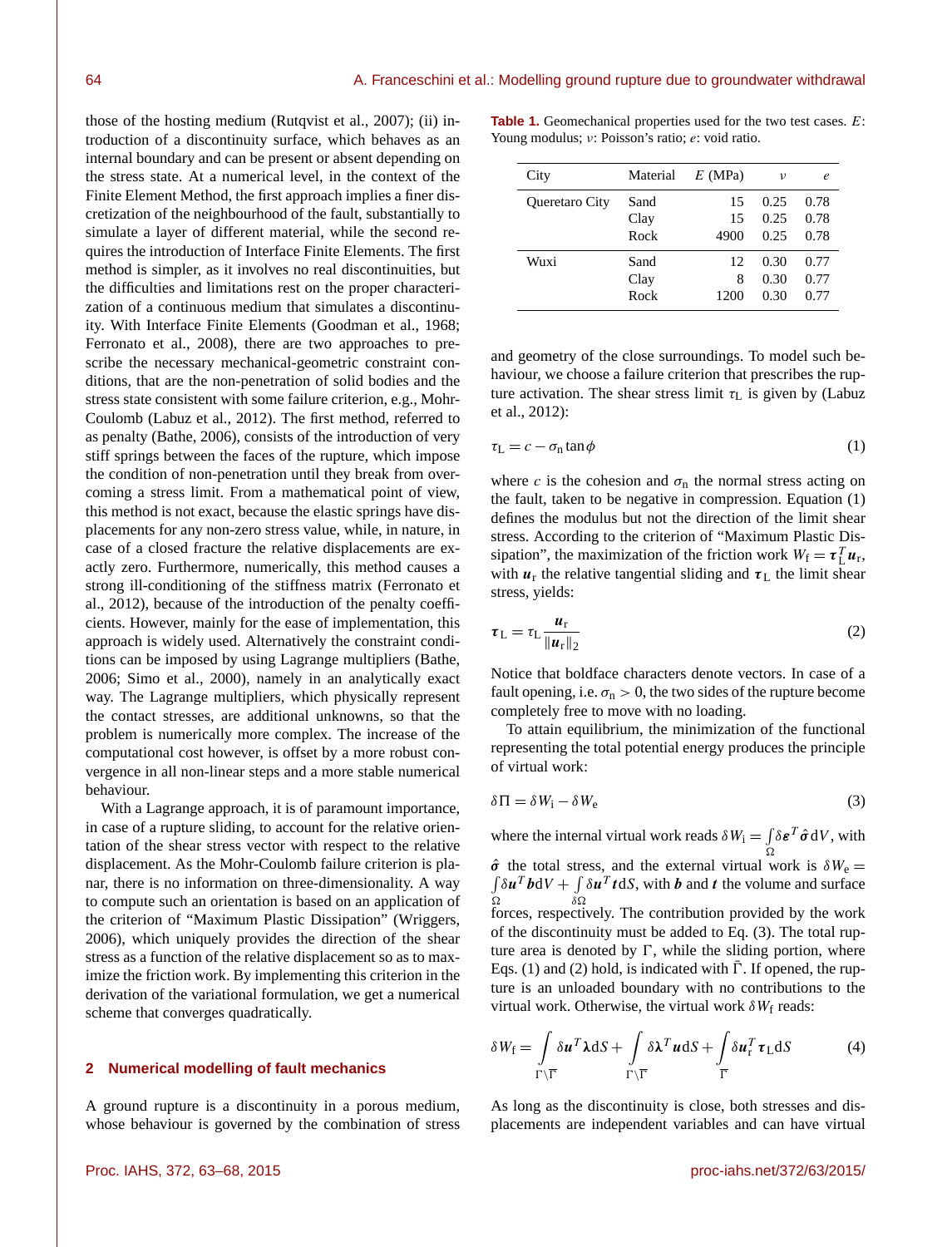

**Figure 1.** Sketches of the typical geological setting ground rupture in Queretaro City **(a)** and Wuxi, China **(b)**. The simulated configurations are highlighted by the red boxes.



**Figure 2.** Test case 1: perspective views of the geological setting **(a)** and the 3-D FE-IE grid **(b)**. The materials are highlighted in various colours: rock in red, aquifers in blue, and aquitards in green.

variations. Conversely, in case of sliding, only the displacement is an independent variable, as the shear stress is fully defined. In this work, we adopt a one-way coupled approach, so the pressure is a priori known and can be treated as an external force, separating it from the term of total stress, according to Terzaghi's principle (Bishop, 1959), that is  $\hat{\sigma} =$  $\sigma - \alpha \pi i$ , where  $\sigma$  are the effective stress,  $\alpha$  is the Biot coefficient,  $p$  is the pressure and  $\mathbf{i}$  is the vector form of the Kronecker delta. So we may write the complete conditional formulation as:

$$
\int_{\Omega} \delta \boldsymbol{\varepsilon}^{T} \boldsymbol{\sigma} dV + \int_{\Gamma \backslash \overline{\Gamma}} \delta \boldsymbol{u}^{T} \boldsymbol{\lambda} dS + \int_{\Gamma \backslash \overline{\Gamma}} \delta \boldsymbol{\lambda}^{T} \boldsymbol{u} dS + \int_{\overline{\Gamma}} \delta \boldsymbol{u}_{r}^{T} \boldsymbol{\tau}_{L} dS
$$
\n
$$
= \int_{\Omega} \delta \boldsymbol{\varepsilon}^{T} \alpha \boldsymbol{p} i dV + \int_{\Omega} \delta \boldsymbol{u}^{T} \boldsymbol{b} dV + \int_{\partial \Omega} \delta \boldsymbol{u}^{T} t dS
$$
\n(5)

#### 2.1 Numerical model

The displacements and stresses are approximated by the functions belonging to two different finite Hilbert spaces that, according to the Finite Elements Method, have a dimension equal to the nodal grid number of the entire domain and of the surface of the discontinuity, respectively. In general, we can write:

$$
u^{h}(x) = N_{u}(x)u, \ \lambda^{h}(x) = N_{\lambda}(x)\lambda
$$
 (6)

With the assumption of small displacements, deformations are calculated as  $\boldsymbol{\varepsilon}^h = \mathbf{B} \boldsymbol{u}^h = \mathbf{L} \mathbf{N} \boldsymbol{u}$ , where **L** is the symbolic matrix of differential operators. Denoting by **D** the tangent stiffness matrix, the variation of the effective stress is  $d\sigma^h = D d\varepsilon^h$ . Moreover, we have to introduce the relative displacements between the two rupture faces,  $u_r^h = S u$ , where the matrix **S** properly maps the nodes of the global mesh. It is also necessary to express the stress on the discontinuity in a local reference system, using an appropriate rotation matrix **R**, which binds the global system to the local one. Thus, the discretized form of the Eq. (2) becomes:

$$
\tau_{\mathbf{L}}^{h} = (c - \sigma_{\mathbf{n}} \tan \phi) \frac{\mathbf{R} \mathbf{N}_{u} \mathbf{S} \mathbf{u}}{\sqrt{(\mathbf{R} \mathbf{N}_{u} \mathbf{S} \mathbf{u})^{T} \mathbf{R} \mathbf{N}_{u} \mathbf{S} \mathbf{u}}}
$$
(7)

In Eq. (7), the normal stress to the rupture surface can be written as  $\sigma_n = n^T \lambda$ , where *n* is the unit vector normal to the discontinuity plane. The functional Eq. (5) is now written as:

$$
\delta u^T \int_{\Omega} \mathbf{B} \sigma^h dV + \delta u^T \int_{\Gamma \backslash \overline{\Gamma}} \mathbf{N}_u^T \mathbf{N}_\lambda \mathbf{R}^T \lambda dS + \delta \lambda^T
$$
\n
$$
\int_{\Gamma \backslash \overline{\Gamma}} \mathbf{R} \mathbf{N}_\lambda^T \mathbf{N}_u u dS + \delta u^T \int_{\overline{\Gamma}} (c - n^T \lambda \tan \phi) \frac{\mathbf{H} u}{\sqrt{u^T \mathbf{H} u}} dS
$$
\n
$$
= \delta u^T \int_{\Omega} \mathbf{B}^T \alpha p i dV + \delta u^T \int_{\Omega} \mathbf{N}_u^T b dV
$$
\n
$$
+ \delta u^T \int_{\partial \Omega} \mathbf{N}_u^T t dS
$$
\n(8)

Equation (8) must hold for every virtual displacement and stress. So, two non-linear equations are obtained. To solve this system, we use the Newton-Raphson scheme. Computing the Jacobian, we obtain a non-symmetric saddle point matrix. The non-symmetry is caused by the contribution due to the principle of "Maximum Plastic Dissipation" which introduces a component of virtual work where the displacements are independent but the stresses are dependent variables.

#### **3 FE-IE model applications**

The algorithm presented above has been implemented and tested. We use linear interpolation functions for displace-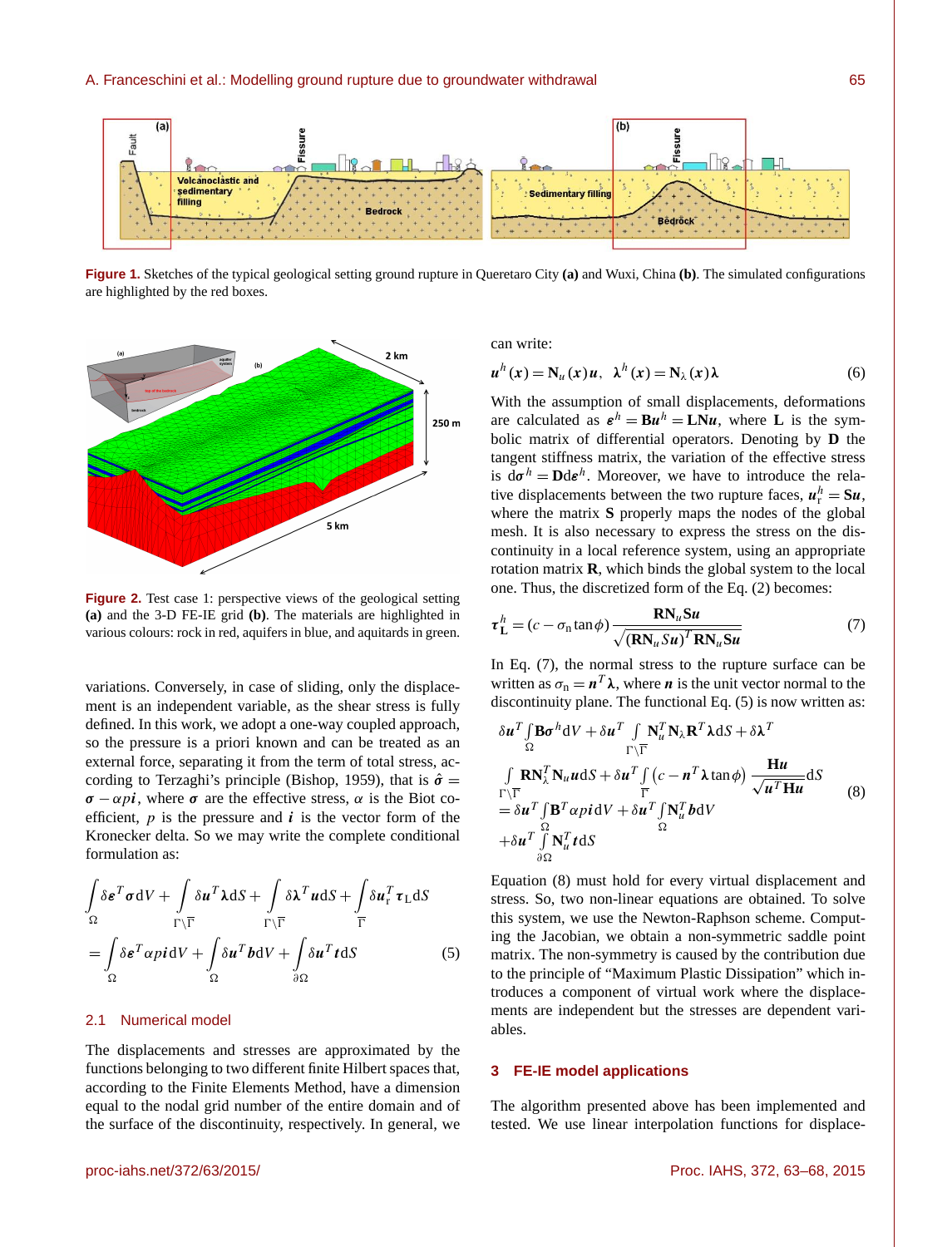

**Figure 3.** Test case 1: opening and sliding of the ground rupture after 10 years of water withdrawal.



**Figure 4.** Test case 1: land subsidence after 10 years of water withdrawal.

ments and constant piecewise functions for the Lagrangian multipliers. This choice was performed for compatibility reasons with the stresses of the 3-D FE grid. The discretization relies on the classic tetrahedral FE and the fault is a union of tetrahedra faces.

We address two applications: (i) the first concerns earth fissuring in Wuxi, near Shanghai, China, (Wang et al., 2007) caused by groundwater withdrawal from a shallow aquifer, with shallow confined bed; (ii) the second case concerns the City of Queretaro, Mexico (Carreón-Freyre and Cerca, 2006), placed above a graben structure with a volcanoclastic and sedimentary filling (stiff clay, silt and sandy materials) where several earth fissures have been generated by groundwater withdrawal; A sketch of the hydrogeological setting of the two test cases is shown in Fig. 1. For each case, we present the essential geometry and material properties, the history of pumping and the results, with special attention to the behaviour of both subsidence and rupture generation. Preliminary simulations with a simplified stress history are carried out.

#### 3.1 Test case 1: Wuxi

In China, earth fissuring related to groundwater pumping has occurred since the 1970s. To cope with the rapid economic development large volumes of groundwater were withdrawal in the Wuxi area, Jiangsu Province, resulting in extensive land subsidence (Shi et al., 2007) and fissure development (Wang et al., 2007). Earth fissures cause serious damages, including cracking of buildings and failure in underground



**Figure 5.** Test case 2: 3-D mesh with the materials highlighted in various colours. Rock is red, aquifer is blue, and clay is green. The fault divides rock from the sedimentary clay-aquifer system.

pipelines, with huge economic losses. The geologic setting, which is characterized by an undulating shaped, relatively shallow rocky paleo-basement covered by Quaternary compressible sedimentary deposits from the Yangtze River, strongly enhances the risk of fissure development.

Geological information has been used to develop the static model. A rock ridge, characterized by a depth between few meters and about 100 m from the ground surface is buried below the Quaternary sedimentary sequence (Fig. 2a). The large land subsidence measured in the area between the 1980s and 2000s, has been accompanied by the development of a fissure in correspondence with the tip of the subsurface ridge. The geometry of the main sandy and clayey layers forming the multi-aquifer system has been derived from a number of boreholes drilled down to the bedrock. The target of the study is to simulate the development and propagation of the ground rupture, using a realistic history of groundwater extraction.

The domain extends  $2 \text{ km} \times 5 \text{ km}$  in the horizontal plane and from the land surface down to 250 m depth in the vertical direction. A refined mesh consisting of 23 303 nodes and 121 942 tetrahedral elements is used to accurately represent the actual lithostratigraphic configuration (Fig. 2b). A num-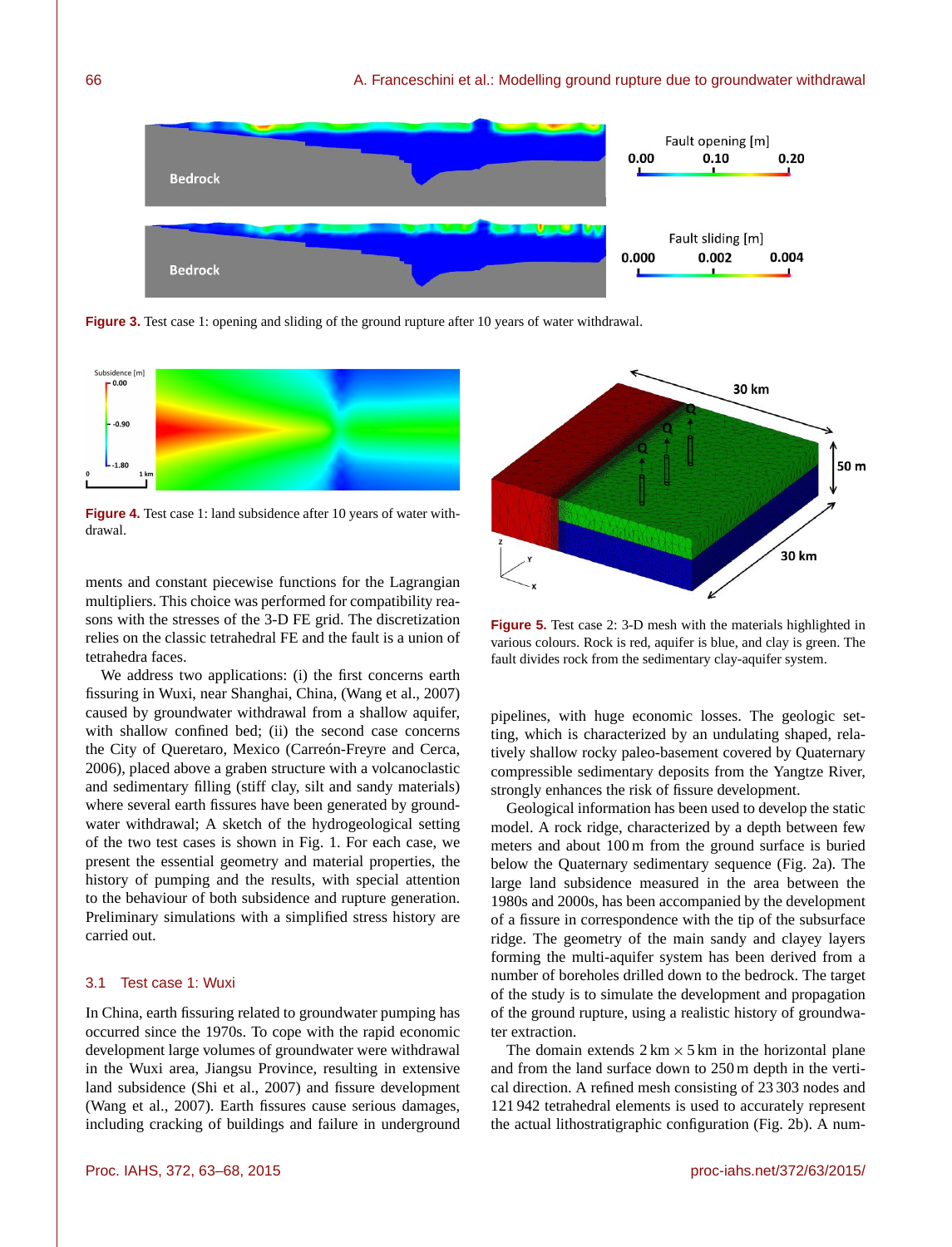

**Figure 6.** Test case 2: opening and sliding on the fault after 10 years of water extraction.



**Figure 7.** Test case 2: land subsidence after 10 years of water extraction.

ber of 1876 IE are introduced into the 3-D FE grid along the trace of the ridge tip, extending from the land surface to the bedrock top. The IE are characterized by a friction angle  $\phi = 30^\circ$  and zero cohesion. The geomechanical properties of the bedrock, aquifers, and aquitards are provided in Table 1.

A uniform pressure decline is prescribed in the sandy layers. The drawdown increases linearly from 0 to 20 m over 10 years. To account for a likely delay of pressure propagation in the clay layers, a half pressure change (i.e., 10 m at the end of the simulation period) is prescribed in the aquitards. No pressure change propagates in the bedrock.

The numerical results confirm the development of an earth fissure along the ridge tip. Due to the quasi-symmetric geological setting, the rupture is characterized by an opening and a negligible sliding. At the end of the simulation period the maximum opening amounts to a couple of decimeters (Fig. 3). Figure 4 provides the corresponding land subsidence distribution. The basement depth of burial significantly affects both the rupture opening and land subsidence.

### 3.2 Test case 2: Queretaro City

Subsidence related groundwater withdrawal and water-level decline has been documented in Queretaro City since the 1970s (Trejo-Moedano and Martinez-Baini, 1991). Local fractures in the fluvio-lacustrine sediments have been reported. The intensity of fracturing has increased and caused numerous problems to urban infrastructure. In the simplified case addressed in this study, an extensive shallow aquifer is covered with a undersaturated and stiff clayey sequence and confined on one side by a hard rock mass. The rock mass is separated from the aquifer by a regional pre-existing vertical fault. The clayey sediments have a thickness of 20 m, while the aquifer extends for 30 m in depth. The mesh covers a 30 km-side square area, one third of which is occupied by rock. In the  $\zeta$  direction, the mesh extends from the free surface down to 50 m. Pumping takes place from the aquifer through three wells, as shown in Fig. 5, yielding a maximum pressure drawdown of about 20 m. In 10 years, a linearly increasing flow rate is implemented, up to the value of  $300 \text{ L s}^{-1}$  per well. The geomechanical parameters are provided in Table 1. Permeability of clayey sediments and rock is  $K = 10^{-10}$  m s<sup>-1</sup>, while permeability of aquifer is  $K = 10^{-4}$  m s<sup>-1</sup>. The fault has zero cohesion and friction angle  $\phi = 30^\circ$ . The FE mesh consists of and 297 971 tetrahedra with 57 050 nodes. The fault is discretized by 8074 IE.

The model results provided by the IE and FE are shown in Figs. 6 and 7, respectively. In this geological setting the fault mainly slides. It can be noted that the fault opens negligibly (less than 3 cm), while the sliding in the fault plane approaches 40 cm, a value of the same order of magnitude as the maximum recorded subsidence, as can be seen in Fig. 7. This shows how important the presence of the fault is for the exact prediction of the land subsidence. The greatest calculated displacements along the fault are in the upper central part, i.e., in areas where the influence of the wells is largest and compaction of the underlying layers is the greatest. The displacements are quite regular and representative of the real order of magnitude.

### **4 Conclusions**

The main subject of this investigation is how to simulate a geological discontinuity in a continuous medium. We used the Interface Finite Element method with a Lagrangian ap-